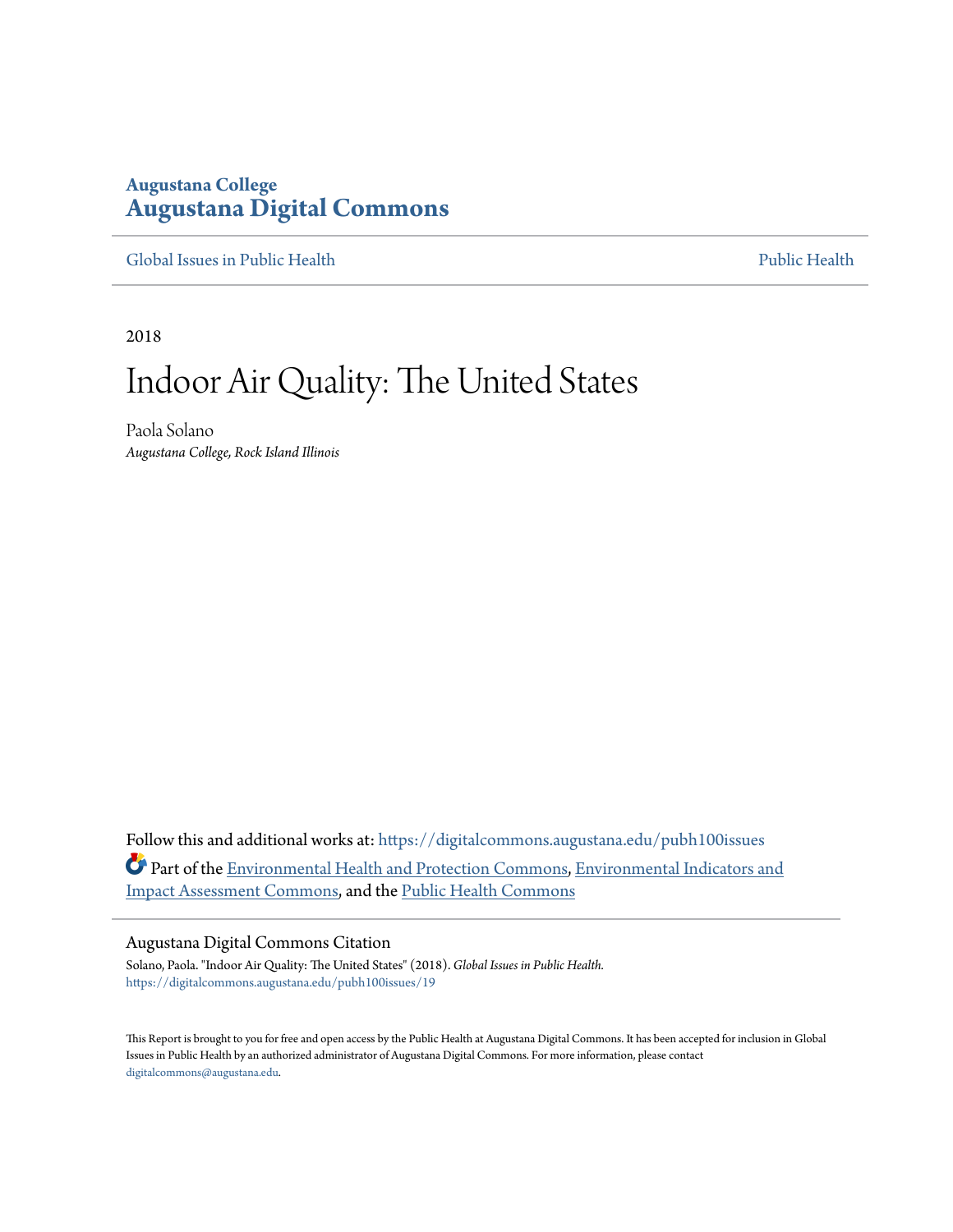## Indoor Air Quality: The United States

#### Basic Information

Indoor air quality is an environmental condition that is becoming more recognized as a public-health issue today. Indoor air quality measures the amount of pollutants within a structure. There are numerous factors that can contribute to poor indoor air quality. Some of the causes of poor indoor air quality include particle pollution, gases such as carbon monoxide and radon, not enough ventilation, moisture damage, and many other biological contaminants (EPA, 2018). Indoor air quality is a significant concern around the world and is prevalent almost everywhere. It exists in various regions and one of the locations that struggles with this condition is our country of the United States. As the third-most populous country in the world, there are many reasons that endorse why indoor air quality is such an alarming issue. Some of the populations most affected by poor indoor air quality are children, the elderly, low-income, minority groups, and people who rely solely on solid fuels (EPA, 2018). For instance, lower-income families tend to be more at risk due to having smaller homes and more exposure to indoor air contaminants (Klepeis et al., 2017). Such factors can then lead to an increase in health consequences among our populations.

#### Epidemiology

Indoor air quality is a growing concern because there are many long-term and short-term effects that can affect any individual. Some of the factors of poor air quality can result in signs and symptoms of coughing, sneezing, fatigue, respiratory problems such as asthma, cancer, and possible death (CDC, 2016). Poor indoor air is spread through the air we breathe in. For example, secondhand smoke can cause serious respiratory problems even if an individual does not smoke. The condition of poor indoor air quality is not easily diagnosed because, in many occasions, symptoms are mistaken for other illnesses such as colds and allergies. One simple way to recognize whether you are struggling with poor air quality is to notice if you sense a relief of symptoms after leaving a specific room in your home or workplace. There are over 4 million people who die from illness attributable to



household air annually (EPA, 2018). Poor indoor air quality is most commonly influenced by outdoor air pollutants because they are closely interconnected. Although people spend the majority of their time indoors either at home or their workplace, and the EPA has reported that indoor air has nearly five time as many pollutants than outdoor air (EPA, 2018). Another major factor as to why the number of people affected continues to rise is due to mold. Most of the mold

> Paola Solano Public Health 100